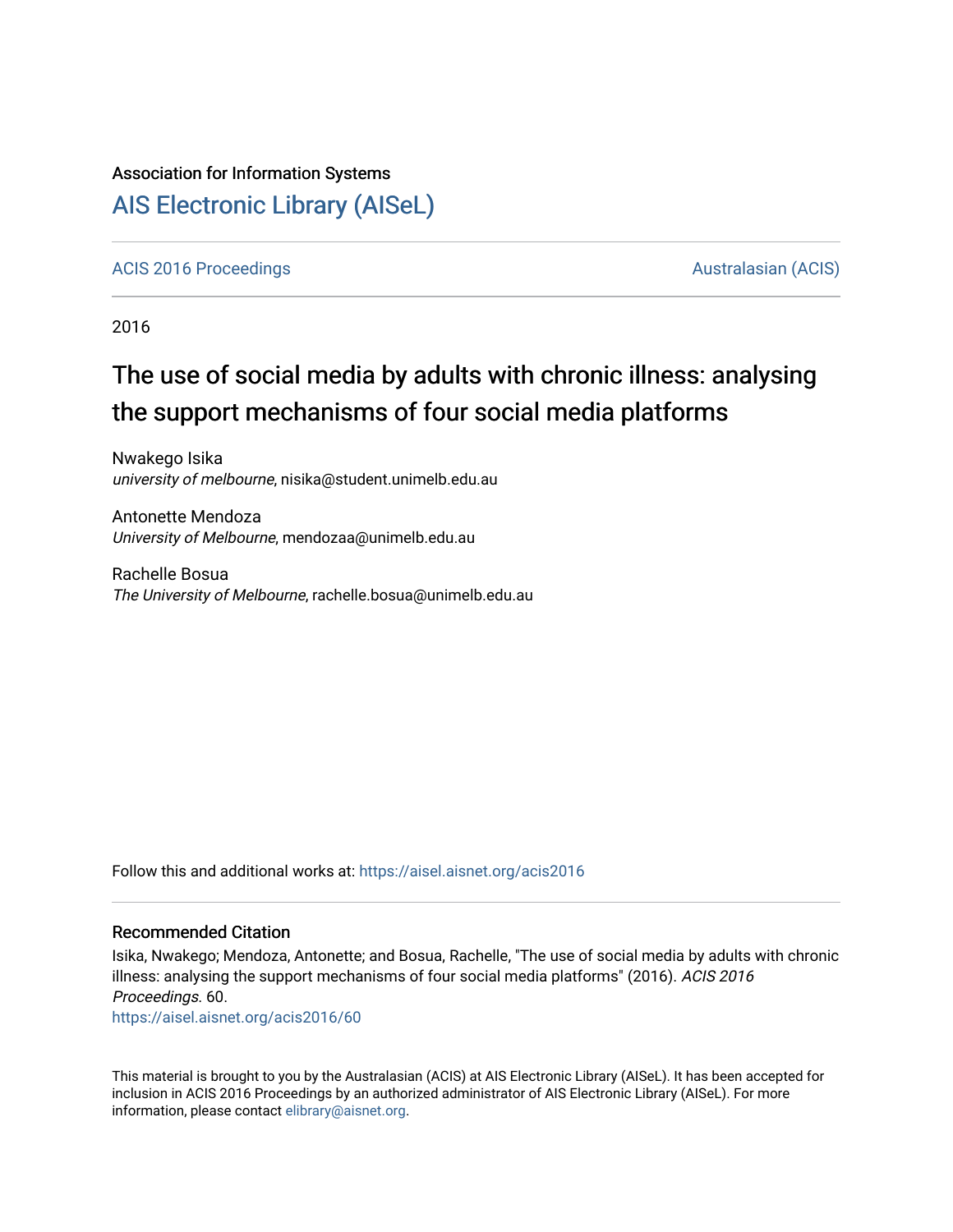## **The use of social media by adults with chronic illness: analysing the support mechanisms of four social media platforms**

#### **Nwakego Ugochi Isika**

Department of Computing and Information Sy stems University of Melbourne Melbourne, Australia Email: nisika@student.unimelb.edu.au

#### **Antonette Mendoza**

Department of Computing and Information Sy stems University of Melbourne Melbourne, Australia Email: mendozaa@unimelb.edu.au

#### **Rachelle Bosua**

Department of Computing and Information Sy stems University of Melbourne Melbourne, Australia Email: rachelle.bosua@unimelb.edu.au

### **Abstract**

Social media technologies are increasingly utilized by patients, leading to development of online social groups where patients share experiences and offer support to their peers on these platforms. I n o r der to gain an understanding of this growing trend, this study conducts a technology feature analysis of the technology features of four of the most used social media tools to date: Facebook, Instagram, Re ddit and Y ouTube in order to determine how the features, functionalities and affordances available on these social media tools. We discover that the Uses and Gratifications Theory can augment the Honey Comb framework to examine the features of social media technologies .

**Keywords** Technology Use, Social Media, Technology Feature analy sis, Uses and Gratifications Theory , Honey Comb framework.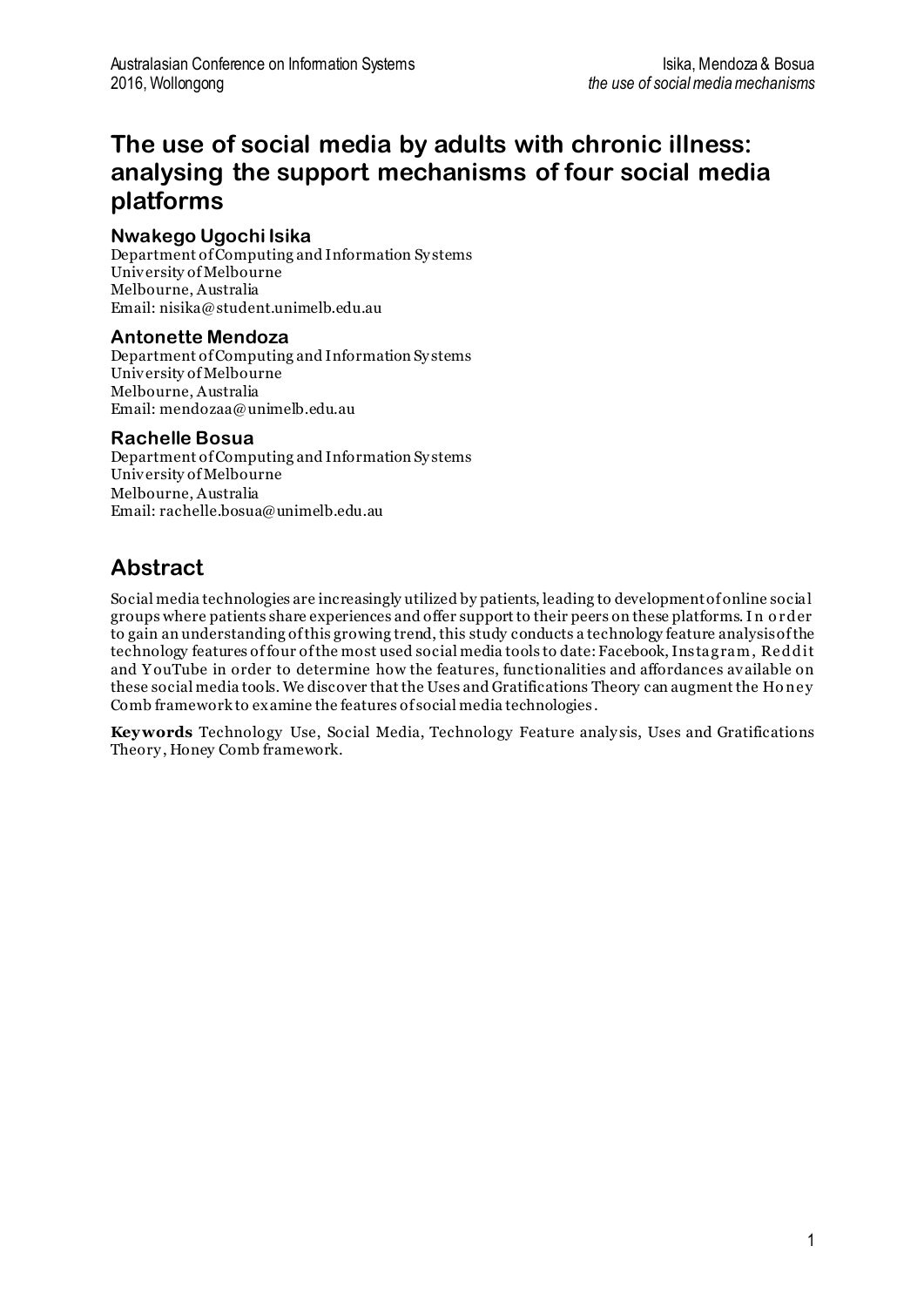## **1 Introduction**

Social media use is on the rise, facebook.com has been identified as the most used social media website in the world followed by y outube.com (Fernández-Luque and Bau 2015). The acceptance and unprecedented uptake of social media tools by the general public has in turn led to the development o f a diverse ecology of social media platforms with specialized scopes. Each of these social media platforms offers its users a specialized feature set that enables them to present themselves and connect with other users around the globe (Kaplan and Haenlein 2010; Kietzmann et al. 2011).

In line with the wide spread use of social media tools, a growing number of chronically ill adults make use of these technologies to better understand and manage their illness. As a result, social media to ols are increasingly utilized in the healthcare domain by patients with chronic illnesses (Househ et al, 2014). Social groups formed online, enable patients with rare illnesses to find others bey ond the geographical barriers that once isolated sufferers of chronic illnesses (Fourie and Julien 2014). While a number of empirical studies have been conducted in the social media domain, there is a lack of studie s generating theories on social media and it's use contexts; the rich insights offered on social media tools offer IS scholars an opportunity to move beyond descriptive studies, towards theory generation (Kane et al. 2014; Urquhart and Vaast 2012).

The features, capabilities and therefore affordances of social media tools keep evolving based on user needs which blurs the differences between each category of tools and in turn could influence the patterns of use enacted through these platforms (Kane et al. 2014; Malhotra and Majchrzak 2005). A s a result, IS research is compelled to adapt existing theory from this domain or develop ne w the o ry to describe and analy se social media applications and behavioural theories (Majchrzak 2009; Majchr zak et al. 2013). Studies on social networks and online environments differ in the IS and healthcare research domain in two key areas: IS researchers tend to be focused on the informational content exchanged on these networks while healthcare researchers are focused on the emotional and psy chological aspects of communities enacted through social media (Rubenstein 2015).

In the healthcare context, social media affords new behaviours and interactions to patients and caregivers than what was previously possible in older technologies such as discussion forums and bulletin boards (Agarwal et al. 2010; Majchrzak et al. 2013; Merolli et al. 2013; Pousti et al. 2014). Adults with chronic illness tend to join a variety of social media tools to "shop around" for a platfo r m that supports their illness management needs (Bender et al. 2013). Each social media tool has a specific scope, features and core functionalities which could y ield different affordances during appropriation. Therefore, we examine four of the most used open social media tools: Y ouTube, Reddit; Instagram and Facebook in order to identify the affordances that may be derived by adults with chronic illness (Sareah 2015).

The research question of this study is:

#### *How and to what extent do different social media tools yield affordances to chronically ill users?*

This case study forms part of a larger research project that investigates the appropriation of social media tools by patients with chronic illness. The larger study consists of three major phases:

- 1) Phase one is the examination of four different social media environments. The goal of this phase is to identify the features and functionality of these four social media to ols in o r der to identify the perceived affordances for adults with chronic illness.
- 2) Phase two involves the investigation of how patients with chronic illness use social me dia . I n this phase, we conduct a content analysis of the postings and online interactions of patients with chronic illness on each of these platforms.
- 3) Phase three involves a follow-up online discussion with the participants ide ntifie d in phase two. This allows us to better understand how and why they utilize these tools. This discussion will give us a deeper understanding of their perceptions, attitudes and emotions that influence appropriation of social media by patients with chronic illness .

In order to address the research question, this research in progress paper focuses on the first phase o f the study as outlined above. We examined the features of these four social media tools, identifie d the functionalities and categorized these functionalities into the perceived affordances that may be derived by patients with chronic illness.

This paper proceeds as follows: The next section gives an overview of related studies on the use of social media platforms. We then discuss the research methodology that guides this investigation.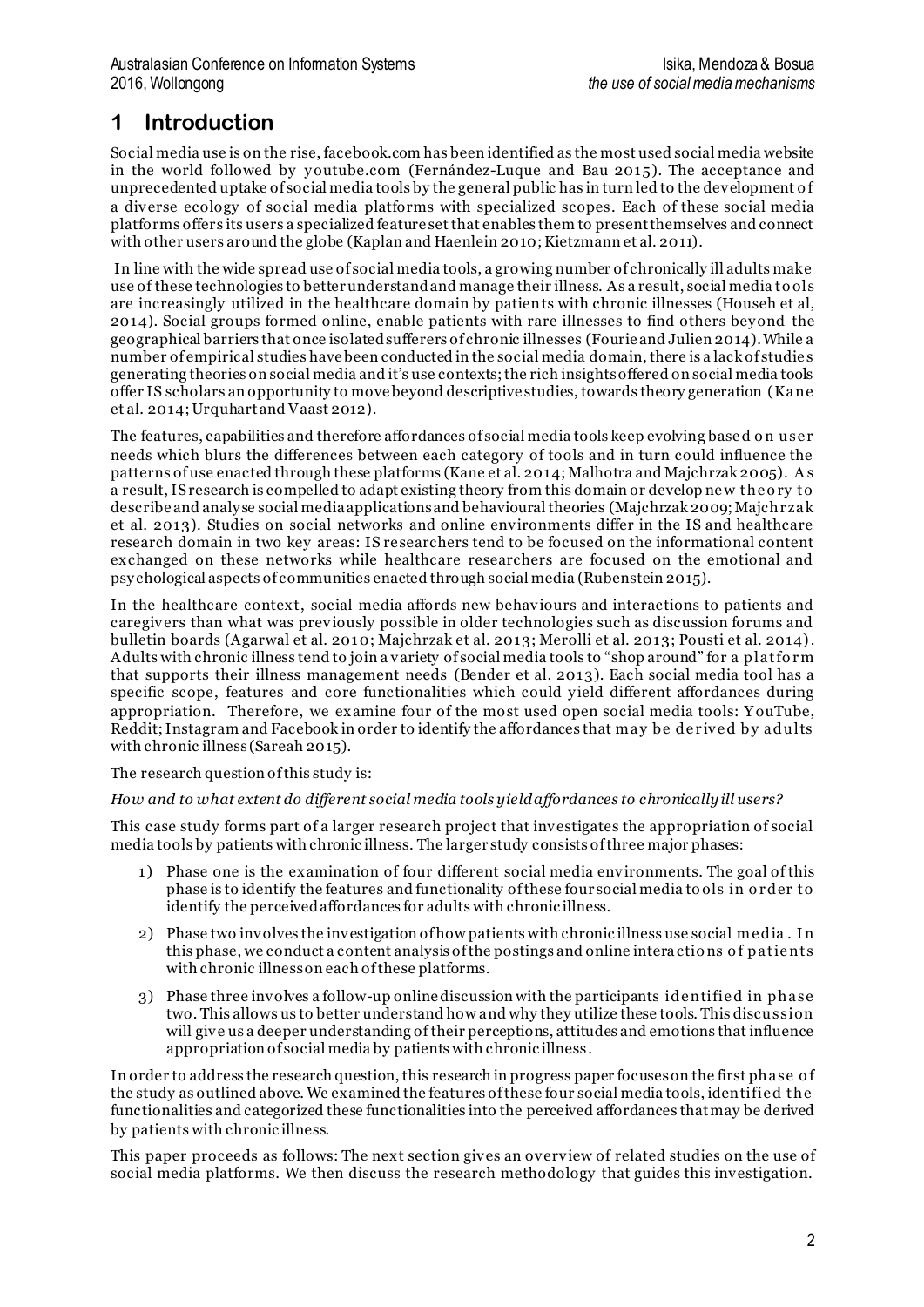Following that, we outline our findings discovered through the technology feature analysis of the se tools. This section is followed by a discussion outlines the key insights we uncovered from the data analy sis. Finally, we conclude this paper by discussing our next steps and future directions.

## **2 Related studies**

Chronic diseases are complex non-curable medical conditions with prolonged implications on sufferers and their communities (Pousti and Burstein 2014). Studies have cited the number of Australians with chronic illness at 7 million and the y early spending on their health management at 60 billion dollars (Georgeff 2014). Social media usage by patients could be considered a facet of the global e-health initiative which comprises the use of digital technologies to assist the healthcare system (Hajli 2014; Hajli et al. 2014). Scholars have suggested that the move to digitization of healthcare efforts through mechanisms like social media could result in reduced overall individual and public sector spending on managing illness and maintaining and individual's well-being (Hajli 2014; Hajli et al. 2014). Indeed, it is suggested that these technologies could alleviate the cost and burden of illness management while also improving the healthcare service quality from both an individual pe r spe ctive and on the healthcare sector (Agarwal et al. 2010; Pousti et al. 2014).In addition, social media allows the user to craft and present a public image to their connections (Kaplan and Haenlein 2010).

Social media as a broad topic is particularly challenging to the IS discipline as theorizing these to ols could take a number of congruent approaches, such as social network perspective, personal behaviour perspective, affordance perspective and many other approaches commonly used in this discipline, while these technologies are constantly evolving in features and functionality (Kane et al. 2014; Majchrzak et al. 2013).

In the following sections we discuss social media and it's definitions; social media use in the healthcare domain; feature analysis of social media tools and we discuss the research methodology.

### **2.1 Defining Social Media**

Social media technologies are a set of internet based tools that facilitate creation and exchange of use r generated content (Kaplan and Haenlein 2010; Kietzmann et al. 2011; Ngai et al. 2 0 1 5). I n de fining social media, researchers have used a number of terms such as: social computing; web 2.0; social networking sites and others to define this group of internet based technologies that e nable c re ation and dissemination of user generated content(Kaplan and Haenlein 2010; Kietzmann et al. 2 0 11; Ngai et al. 2015). While a number of technologies may be classified as social media ranging from bookmarking sites such as digg.com to rich media sites such as SecondLife which offer a fully immersive experience to users, these sites have different capabilities and there is a current limitati on in classify ing these sites by their capabilities (Alfaro et al. 2012; Kaplan and Haenlein 2010).

### **2.2 Social media technology use studies in the healthcare domain**

Digital technologies such as social media and other technological innovations could assist the healthcare sector, leading to decreased costs and administrative effort for care delivery, increasing practice efficiency and supporting patient self-management (Agarwal et al. 2010; Georgeff 2014). Accordingly, a number of researchers have explored the role of social media in illness management, information credibility, potential impact on service provision and patient satisfaction (Hajli 2014; Pousti, Urquhart and Linger 2014). Although there are IS scholars who have examined chronic illness management on social media technologies, their studies tend not to distinguish between older technologies nor the affordances granted by the various ty pes of social media tools (Merolli et al., 2013; Pousti et al., 2014).

Motivations for using social media groups include the desire for support and information from pe ople suffering the same conditions as other participants of the study (Bender et al., 2013). Most of the study participants had adopted and then discarded other groups for reasons such as: anxiety due to insensitive information, lack of engagement by other users and because information that was provided to them was not relevant to their situation. Similarly, Merolli et al (2013) conducted a literature review to discover affordances, health outcomes and effects of social media use in chronic disease management. Social support and improved psychosocial outcomes were discovered as a benefit of participation in these communities. In addition, a measure of control over their ide ntities, ac cess to information for disease management, flexibility afforded through asynchronous communication with peers, ability to share experiences and the flexibility of the sy stem were also r e po rted as b e ne fits to participation on this medium (Merolli, Gray , and Martin-Sanchez 2013). However, studies in this ar e a seem to take an intervention or information behaviour approach that does not shed much light o n the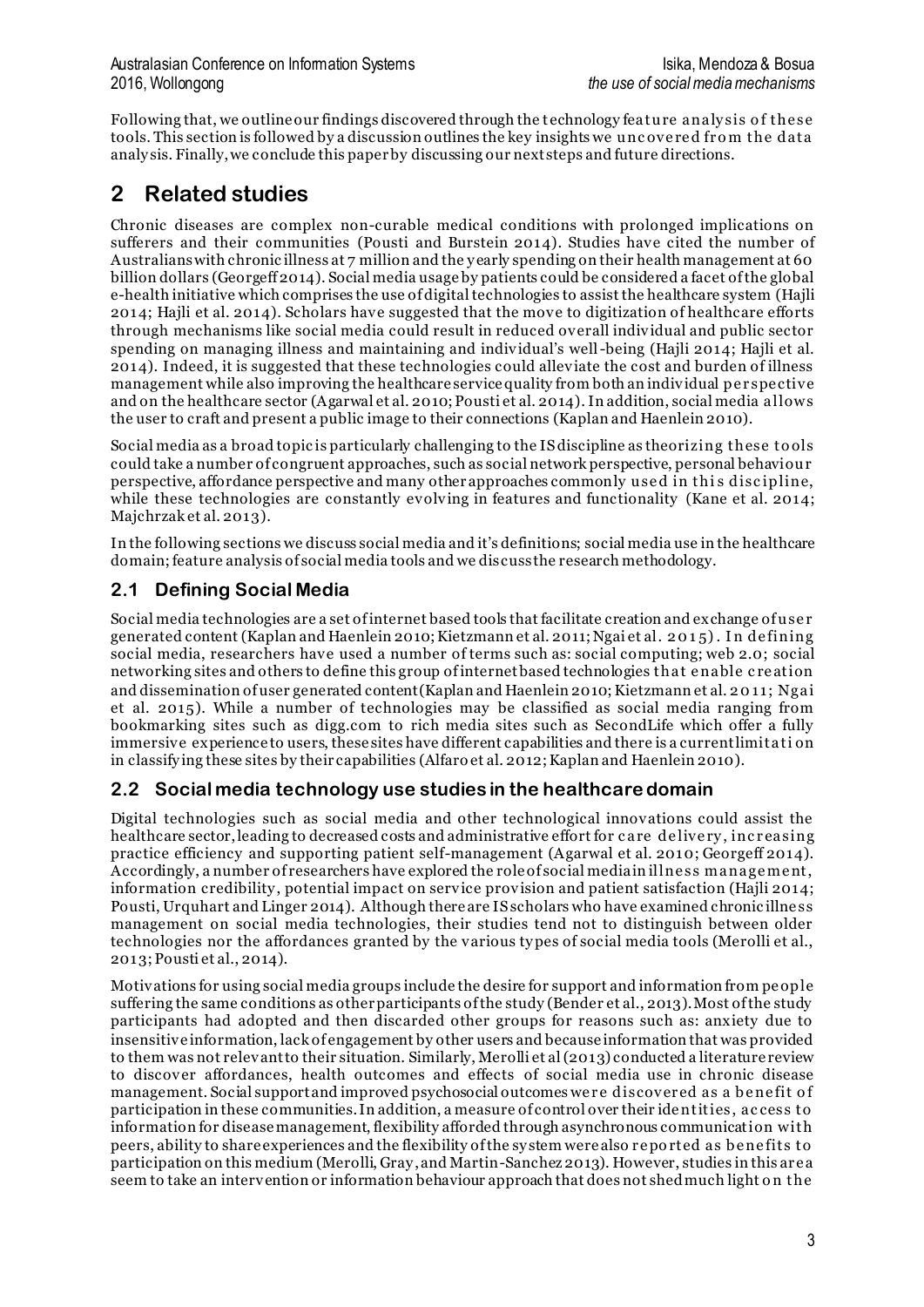mediating role of technology. Chung (2014) argues that despite the extensive literature in the domain, little is known about how individuals use online social groups. Chung (2014) states that usage patterns impact the outcomes obtained from using the technology . In addition, changes in the features and functionalities of sy stems impact the benefits obtained by using social media (Chu ng 2 0 14). A dults with chronic illness tend to try out a variety of tools in the course of their illness management jo urney (Bender et al. 2013). Therefore, an examination of the social media tools they use, could yield interesting insights into the usage patterns and appropriation behaviour of these users (Chung 2014).

### **2.3 A Technology-feature analysis of various social media tools**

There has been a limitation in studies that examine the features of technology in the IS field. Fulk  $\&$ Gould (2009) argue that a feature based examination of the technology artefact could enhance understanding in the IS field by enabling a richer description of the research context. This approach enables theoretical development to consider what features of the technology are available to b e utilized by the user and how these are used (DeSanctis and Poole 1994; Fulk and Gould 2009).

Furthermore, an examination of the technology features of an information system could y ield insight s that enrich studies on technology adoption, adaptation and use (Alfaro et al. 2 0 12 ; Fulk and Go uld 2009; Kaplan and Haenlein 2010; Kietzmann et al. 2011).

Majority of research in IS tends to take a sy stematic perspective where an IS tool is examined as a sum of its components, with the features of the technologies being overlooked (Alfaro et al. 2012). This holistic perspective to theorizing technology use is problematic as it overlooks the differences and variations in the vast ecology of tools, different features offer different capabilities (Orlikowski 20 00). Previous research suggests that even minor variances in IS features could result in different usage patterns amongst its users (Robey and Markus 1988). Identification of the features and the value the y generate for a user could lead to a deeper understanding of user appropriation b e havio ur b e cause a user might not use particular features on a technology or might not appropriate it faithfully (Alfaro et al. 2012; DeSanctis and Poole 1994). Examining technology features enables researchers gain insight into the triggers for sense-making that a technology artefact offers its' users. Studies on classification of the various social media tools culminated with the work of Kaplan & Haenlein (2010) who attempted to sy stematically classify social media tools using theories from the areas of mass communication and social theories to inform their investigation (Kaplan and Haenlein 2010). Building on the research conducted by Kaplan & Haenlein (2010), Kietzmann et al (2011) defined a framewor k describing the functionalities provided by social media to corporations.

This seminal work culminated in the development of a framework that enable s corporations to identify the affordances offered to them by different social media tools. However, this framework did no to uc h on these concepts and functionalities from the perspective of the average user, but examined the functionalities social media could offer to a firm (Kietzmann et al. 2011). Additionally , the study did not examine the technological mechanisms through which these affordances could be ac ce sse d. This influenced the study by Alfaro et al (2012) who built on the work of Kietzmann et al (2011) and classified 25 social media sites through classification by features and capabilities. I n addition, they went a step further in linking the mechanisms of these social media tools with the affordances and functionalities defined by Kietzmann et al (2011). However, while they examined the various mechanisms through which various media display their capabilities; their study was limited to enterprise social media packages. Additionally; their study stopped at ide ntify ing the fe atur es that might be available in various social media packages without linking these features with the func tions they serve to the user (Alfaro et al. 2012).

Therefore, we extend the work of these scholars by examining the mechanisms and underly ing affordances of social media tools that might influence the use context and patterns of a chronically ill user. The following section contains the research methodology and highlights our findings from the initial study .

### **3 Research Methodology**

We used the global social media report compiled by smartinsights.com where they present the most used social media sites for the y ear 2016. This report was used to narrow down the potential site s fo r inclusion in the study . We chose Facebook, Instagram, Y ouTube and Reddit because they supposedly encourage self-presentation, reporting and interactivity with other users on the platform. Faceb ook is a hy brid site that offers video, text, image sharing and other entertainment capabilities. Y ouTube is a video-sharing site that encourages distribution of self-produced video content. Reddit's core functionality is the sharing of text-based posts with others who may or may not be members of the site.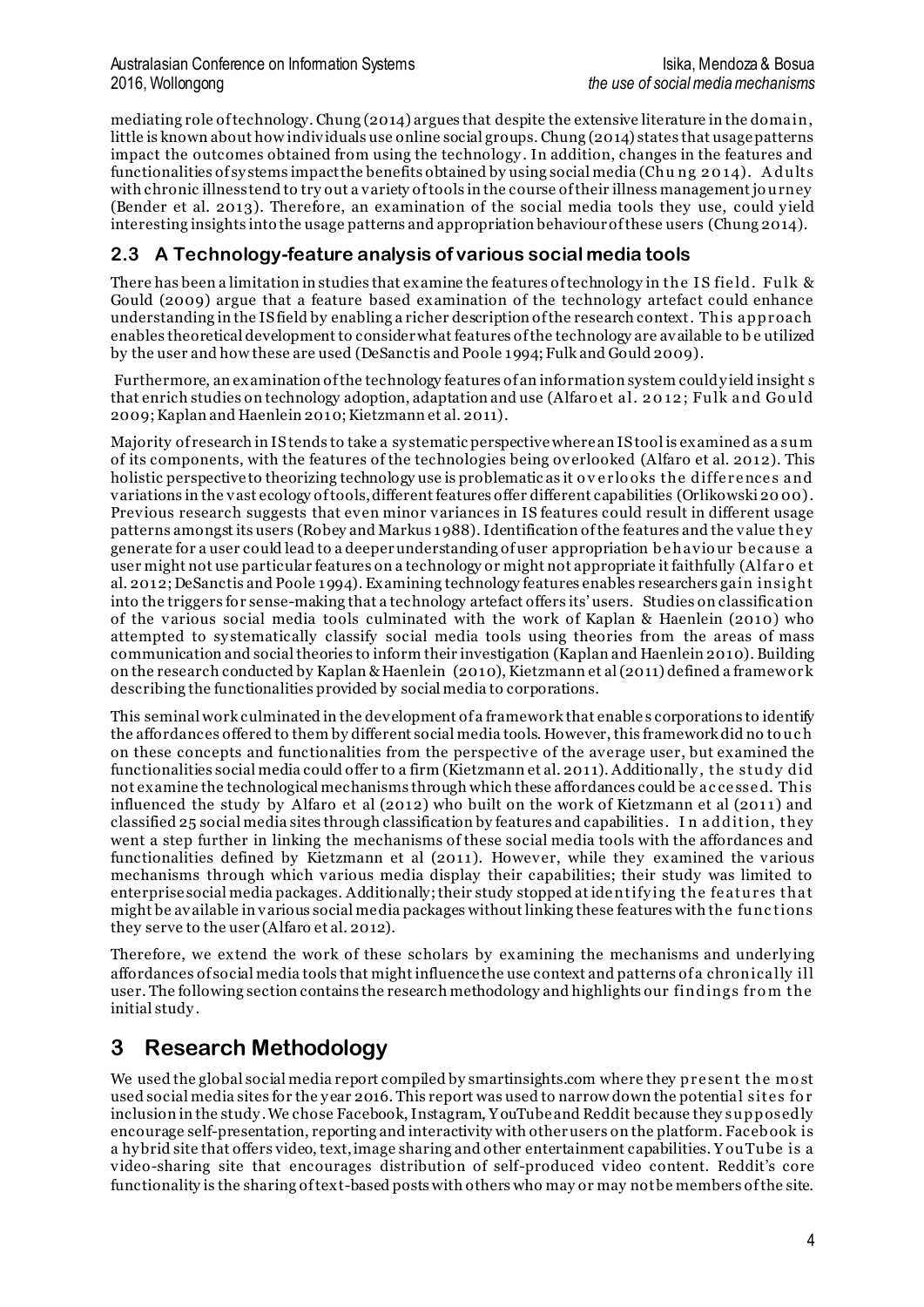Similarly ,Instagram is an image-sharing site which centres on the distribution and interaction around self-produced images.

Initially, we examined these four platforms to identify the technology features of the se so cial me dia sites. Next, we identified functionalities that were derived as a result of these technology features. Since our aim was to identify the perceived affordances provided by these four social media too ls, we applied the honeycomb framework by Kietzmann et al  $(2011)$  as a practise lens to help us under stand the key concepts to aid us to classify functionalities of these social media platforms(Alfaro et al. 2 0 12; Kaplan and Haenlein 2010; Kietzmann et al. 2011). We chose the honeycomb fr amewor k b e cause it could help us to gain a holistic understanding of key functionality of social media.



*Figure 1: Linking Kietzmann et al (2011) Honeycomb framework with the Uses and Gratifications theory by Katz et al (1973)*

However, the honeycomb framework does not account for entertainment features or functionalities we identified during our classification. Therefore, we applied the uses and gratifications theory (Katz e t al. 1973), which allows the examination of medium in terms of it's contents and attributes. In addition, uses and gratifications had a number of overlapping concepts with the core concepts posited by Kietzmann et al (2011). Therefore, we combined the concepts of uses and gratifications theory the honey comb framework as illustrated in Figure 1 above, this allows us to account for all the features and functionality we identified on these four platforms.

### **4 Findings**

In this section, we identified the features of each of the four social media platforms and we list the collective technology features of these four tools in the section below:

- News/Activity Feed: A news feed keeps the user updated on the actions of each of the other members of the user's network.
- Content Recommendation: this feature generates a list of posts that might interest the user which have been curated and suggested based on the user's activities on these sites. For instance, displaying related news posts after a user has viewed a video or text post o n a to pic such as health and fitness.
- Content publication: this allows users to publish content that is visible to 1 -n members of their selected network depending on each platform's broadcast privacy capabilities.
- Event Creation: This feature allows users create social events and generate a virtual c alendar which allows participation in the event by other users in the selected network.
- Social Plugins: This group of features enable the users to share external content on these social media platforms. In addition, social plugins enable users to utilize one profile across a wide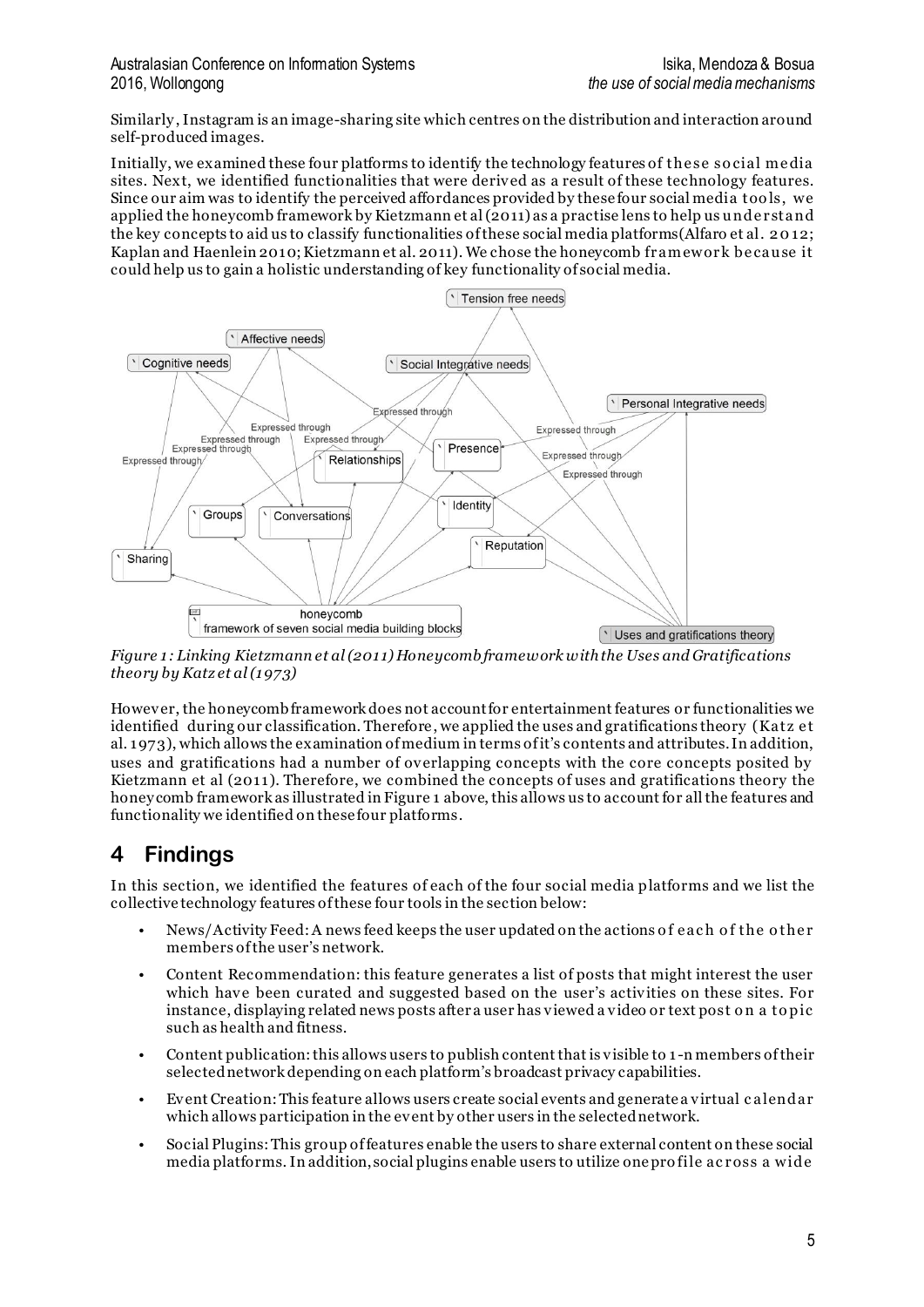variety of sites that they visit by allowing them sign in and use their existing profiles to interact with external sites.

- Posts/Comments/Discussions: This feature allows users create posts or comment on posts and carry out discussions on any topic.
- Messaging services: this allows the user to communicate between 1 -n respondents in a private communication channel.
- File Sharing/Manipulation: This allows the user to upload share and manipulate files to the other members of their network.
- Entertainment/Games/Gamification mechanisms: these tools may incorporate some gaming sy stems or gamification mechanisms such as follower count on Facebook and Instagram in order to incentivize users to do more on the platform.
- Social Groups: this function allows the creation of designated spaces for users to congregate and interact with each other over a shared interest, for instance Reddit subreddit.
- User Profile: this allows the user to create a public persona through which other members of the network identify him.
- Reactions: Allows a user communicate with other users through a pre -set library of emoticons; such as thumbs up for like or a heart emoticon for love.
- Search: Allows the user to search within the platform for a specified term or related terms.
- Personalization: Allows the user customize the way content is displayed to him or the look and feel of his public profile.
- Privacy settings: Allows the users take measures to protect themselves and their content from being display ed to unauthorized users or the public
- Pay ments: This feature allows the user integrate a digital wallet with the social media tool, merging his online financial identity with his identity on the tool.
- Tagging and Hash-tagging: This enables users to add special keywords to content they post on these sites enabling other users search for that content by it's tag o r hashtag.
- Call Conferencing: allows the users make internet calls to others on their network, the functionalities provided by each platform could range from video calls to audio only calls.

Following the identification of the technology features outlined above, we categorized the functionality, using figure 1 as a guide in order to identify the perceived functional affo r dances that might be derived by patients with chronic illness.

### **5 Discussion**

Based on the findings outlined in the previous section, we discuss the perceived affordances that might be derived from the four social media sites examined. In addition we present the corresponding functionalities on each of these platforms in table 1 below. In the data analysis we identified a further block that could augment the work of Kietzmann et al (2011), therefore extending the honey comb framework in the context of the average social media user.

**Sharing**: Social media sites form a place where users can exchange content with each other through the platform. Sites such as Instagram have image-sharing features, comments and like me c hanisms that supports this affordance. Whereas, for sites such as facebook, the features such as post c re ation , comments, media-sharing mechanisms and reactions.

**Groups**: The ability for virtual place-making is a key affordance for open social media. Users congregate either in specifically created "groups" or around a medium to exchange ideas and share knowledge. Facebook supports this through features such as groups, posts and pages. Reddit affords users groups through sub-reddits and the chat-lounge. Instagram and Y ouTube have a similar mechanism where this is afforded to users to a lesser degree because virtual place-making c entres on uploaded content of interest, for instance a controversial picture or video.

**Conversations**: These social media tools afford users the opportunity to engage in asy nchronous communications without the limitations of time or geography. This affordance is supported on sites such as facebook through the chats tab, hash-tagging, through posts and comments on pages.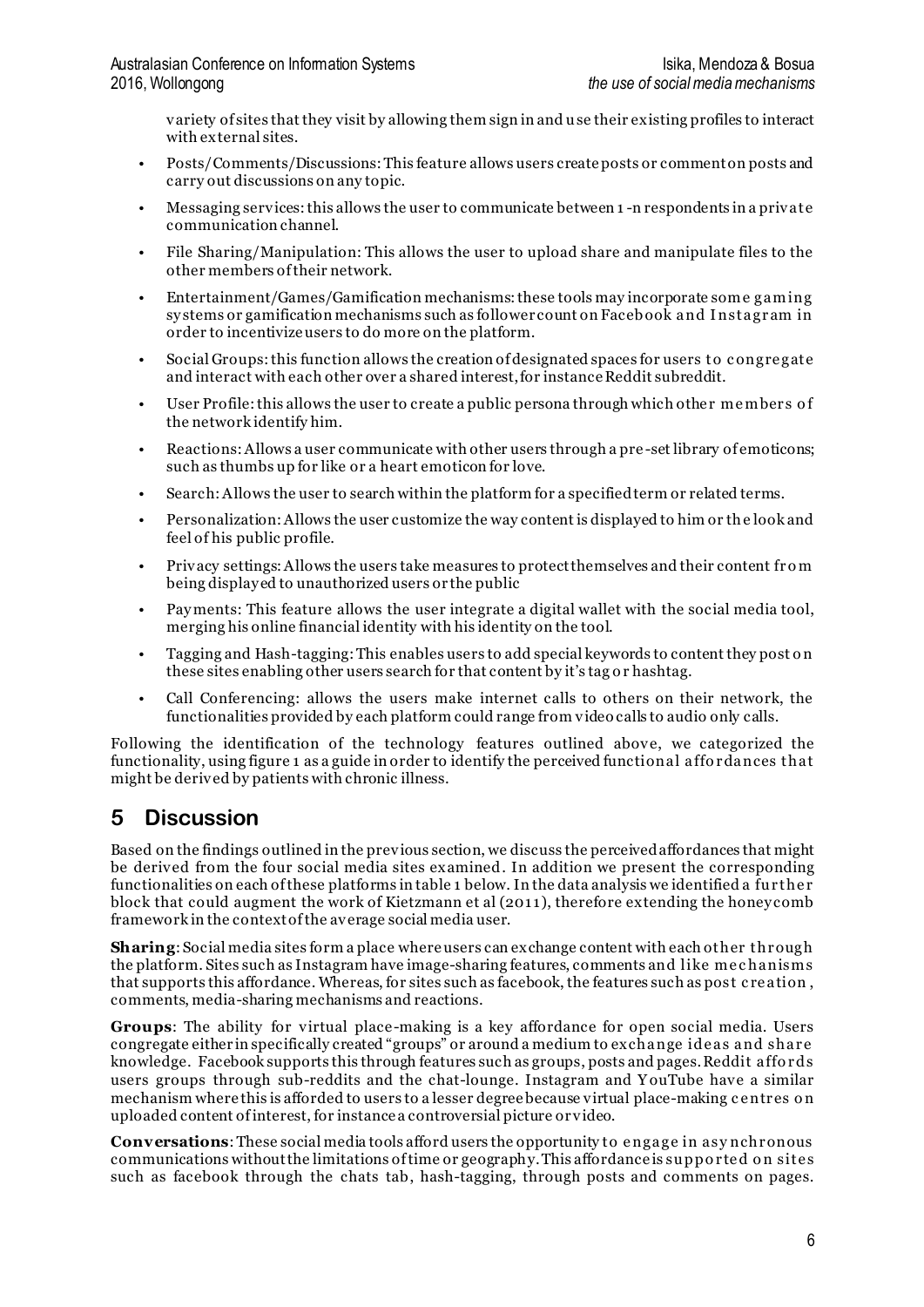#### Australasian Conference on Information Systems Isika, Mendoza & Bosua 2016, Wollongong *the use of social media mechanisms*

Similarly , YouTube supports conversations through posting of video content, hash-tagging messaging feature, liking or disliking content and discussion through comments or video replies. Instagram supports it to a lesser extent through liking or disliking content, chat feature, hash-tagging and comments. Reddit primarily affords users conversations through private messaging , up or downvoting of content, ability to award users with rewards (Redditgold), creating posts and comments.

| Perceived<br>Affordances | Platforms degree of support |           |        |         |
|--------------------------|-----------------------------|-----------|--------|---------|
|                          | Facebook                    | Instagram | Reddit | YouTube |
| Sharing                  | High                        | High      | High   | High    |
| Groups                   | High                        | Low/None  | High   | Low     |
| Conversations            | High                        | High      | High   | Medium  |
| Relationships            | High                        | Medium    | Low    | Low     |
| Presence                 | High                        | High      | Low    | Low     |
| Identity                 | High                        | High      | Low    | Medium  |
| Reputation               | Medium                      | High      | High   | High    |
| Entertainment            | High                        | Low       | Low    | High    |

*Table 1. Rating Social media tool features through the identified perceivedaffordances in the studies* 

**Relationships**: Relational affordance is the extent to which users can create and maintain e x isting relationships with others through the social media site. Facebook primarily focuses on relationships, the contacts list, follow, friend suggestion, groups, pages all are designed to maintain and create connections between users. Reddit primarily supports this to a lesser extent through subreddits, subscription and friends features. Y ouTube supports this to a lesser extent through the channel subscription option and exposes the user to newer related content through it's recommendation engine. Instagram supports this through the follow mechanism and recommends ac counts to fo llow based on the user's activities.

Presence: Enables the user know if other users are available online, social media sites afford this to users through features such as contacts list, and number of active users lists. Reddit uses the numb er of active users feature to signal the availability of others to users in it's subreddits. Facebook use s the contacts list and online status to indicate presence between users. Instagram and Y ouTube have limited support for this affordance as illustrated in table 1 above.

**Identity**: Social media sites such as Facebook, YouTube and Instagram enable the user's to display a public self to other users through features such as profile pages. Instagram has a higher focus on public image/identity with features such as image uploads, video uploads, the use of filters to manipulate and enhance the image presented to other users. Facebook also affords the user the opportunity to craft a virtual identity through the profile page where mechanisms such as profile picture, posts and newsfeed activity enable the user to project a desired public identity. Reddit has lo w support for identity with the profile page mostly focused on the overall score and reputation of the user which is depicted through the

**Reputation**: social media sites afford users a way to gauge the reputation of their peers, features such as down voting, number of followers, like, reaction, dislike and karma are used as a means to determine the social standing of themselves and others. Reddit affords this through a point system called karma which is allocated to the user as a result of his posts and comments on the platform. Facebook, Instagram and Y ouTube use likes and number of followers or subscribers.

**Entertainment**: Social media sites proffer mechanisms to support the tension free needs of a user. This could come through mechanisms such as games, videos or posts. Sites such as YouTube provide entertainment through videos pushed by it's recommendation algorithm that offers a user c o nte nt to match their mood. Facebook has a gaming platform integrated with it's other features which offers a plethora of games to users which are paid and free. Reddit and Instagram afford the user entertainment to a lesser extent, Reddit has specific subreddits that might fulfil the tension free ne e ds of the user and Instagram does not directly provide technology features that might afford users entertainment.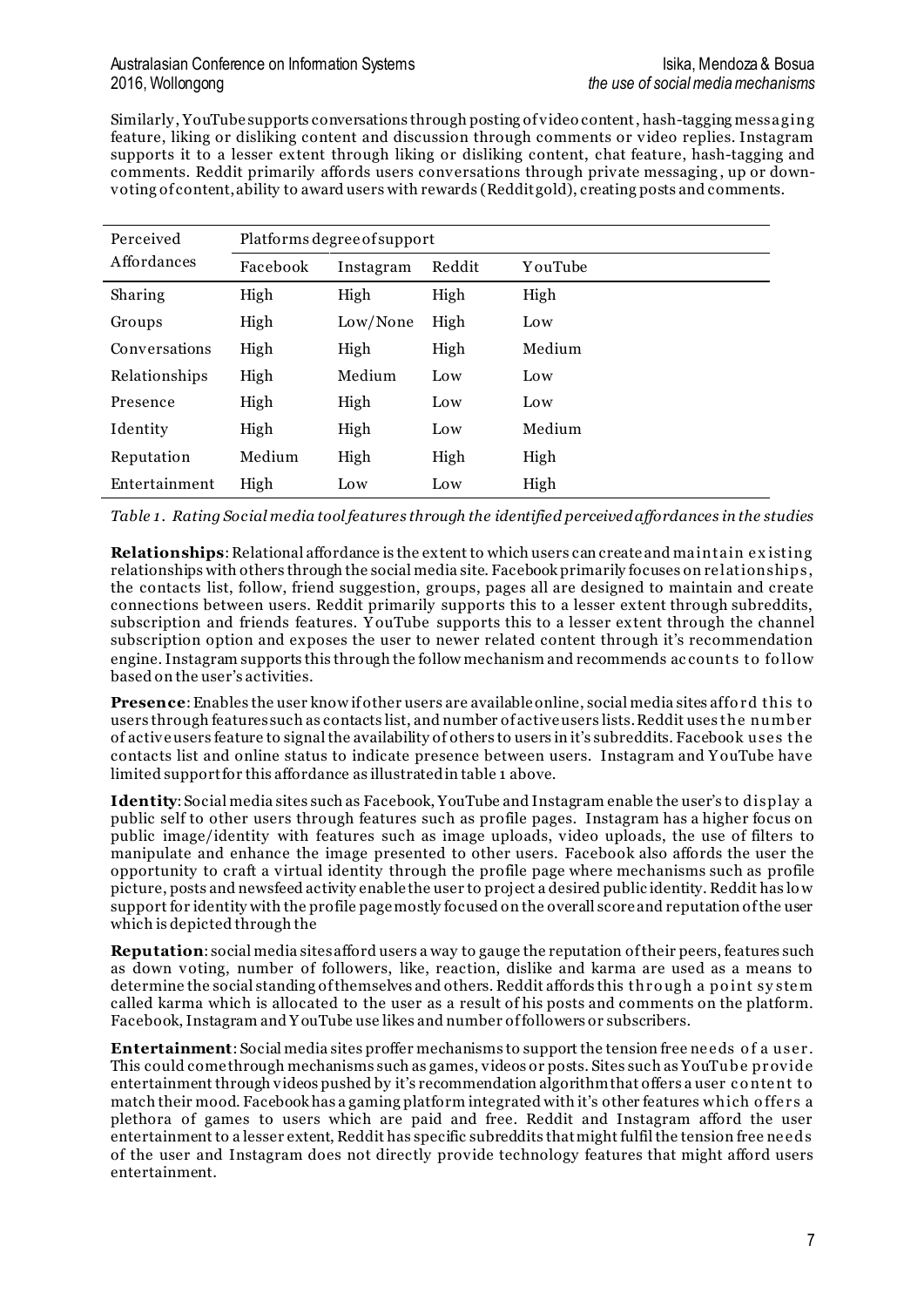#### Australasian Conference on Information Systems Isika, Mendoza & Bosua 2016, Wollongong *the use of social media mechanisms*

Our study suggests that a combination of the Uses and Gratifications theory with Kaplan's honeycomb framework could aid in identify ing the features and classifying the perceived affordances of Facebook, Reddit, Y ouTube and Instagram. As concerns this study; a social media tool prese nts c e rtain ac tion possibilities to a chronically ill user; but perceptions of those functions depend on different use contexts depending on the features and core capabilities of the social media platfo rm . Fur the rmore , through identification of the underlying concepts and their representation of these tools, we are able to understand the technological context of technology use patterns. This could aid healthcare service providers in understanding more about the needs, background and usage patterns of their users, which could aid in addressing disparities in service provision (Agarwal et al. 2010).

### **6 Future directions**

This first part of the larger study examining appropriation of social media by adults with chronic illness, gives a more in-depth understanding of the features and underly ing affordances behind Facebook, YouTube, Reddit and Instagram. Following this study, we will c o nduct fo ur c ase studies with users of these tools. We plan between 30 and 40 in-depth qualitative interviews to examine user interactions and the role of social context across social media tools (YouTube, Face boo k, I nstagram and Reddit) to understand adoption, adaptation and use of these tools. This first step enables our study to be cognizant of the impact of the environment (technology artefact) on this phenomenon being investigated. Analy sing social media tools with various ty pes of interaction capabilities will illuminate the affordances that impact continued use. Identification of these could lead to the generation of social media tools by designers of healthcare online intervention programs that have low attrition rates. The study will generate the outcomes to the chosen theories based on findings for theoretical replications (Yin 2009). Also, multiple case studies will ensure replicability and minimize the potential impact of extreme cases on findings (Phelan 2011).

Data collection of user posts on these platforms is currently underway. Social media users on Reddit; Y ouTube; Instagram and Facebook are currently being solicited to participate in the study . These initial findings will inform the development of a design framework and model that encapsulates social media adoption, adaptation and use from the affordance perspective of Sociomateriality.

## **7 References**

Agarwal, R., Gao, G. G. (Gordon) (Gordon), DesRoches, C., and Jha, A. K. 2010. "The digital tra nsformation of healthcare: Current status and the road ahead," *Information Systems Research* (21:4), J OUR, IN FORMS, pp. 7 96–809.

Alfaro, I., Bhattacharyya, S., Highlander, J., Sampath, M., and Watson-Manheim, M. B. 2012. "Opening the Social Media Black Box-a Feature-Based Approach," *Ecis 2012 …*.

Bender, J. L., Jimenez-Marroquin, M. C., Ferris, L. E., Katz, J., and Jadad, A. R. 2013. "Online communities for breast cancer survivors: a review and analysis of their characteristics a nd l ev el s of u se. ," *Suppo rtiv e c are in cancer : official journal of the Multinational Association of Supportive Care in Cancer* (21:5), pp. 1253–63.

Bender, J. L., Katz, J., Ferris, L. E., and Jadad, A. R. 2013. "What is the role of online support from the perspective of facilitators of face-to-face support groups? A multi-method study of the use of breast cancer online communities," *Patient Education and Counseling*, Elsevier Ireland Ltd, pp. 472–479.

Chung, J. E. 2014. "Social networking in online support groups for health: how online social networking benefi ts patients.," *Journal of health communication* (1 9:6), Taylor & Francis Group, pp. 639–59.

DeSanctis, G., and Poole, M. S. 1994. "Capturing the complexity in advanced technology use: Adaptive structuration theory," *Organizations Science* (5:2), INFORMS, pp. 121–47.

Fernández-Luque, L., and Bau, T. 2015. "Health and Social Media: Perfect Storm of In for m ation ," *Healthc are Informatics Research* (21:2), p. 67.

Fourie, I., and Julien, H. 2014. "Ending the dance : a research agenda for affect and emotion in studies of information behaviour," Proceedings of ISIC, the Information Behaviour Conference, Leeds, 2 -5 September, 2014: Part 1, December.

Fulk, J., and Gould, J. J. 2009. "Features and Contexts in Technology Research : A Modest Proposal for Research," *Journal of Computer-Mediated Communication* (14:3), Blackwell Publishing Ltd, pp. 764–770.

Georgeff, M. 2014. "RACGP - Digital technologies and chronic disease management," Australian family *physician*, The Roy al Australian College of General Practitioners, pp. 842 –6, December (av ailable at http://www.racgp.org.au/afp/2014/december/digital-technologies-and-chronic-disease-management/; retrieved May 12, 2016).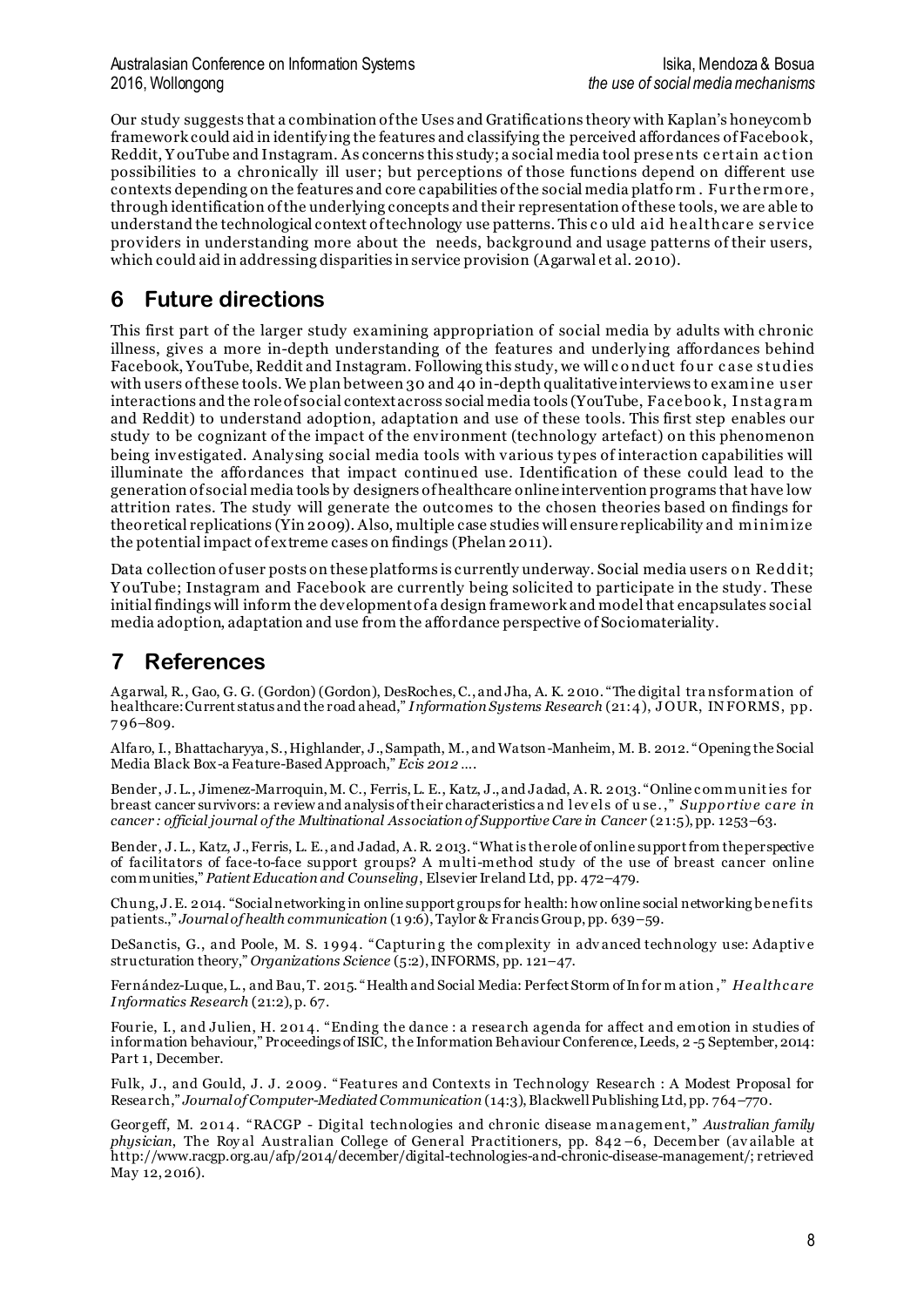Hajli, M. N. 2014. "Developing online health communities through digital medi a," *Internatio nal Jo urnal o f Information Management*(34:2), pp. 311–314.

Hajli, M. N., Shanmugam, M., Hajli, A., Khani, A. H., and Wang, Y. 2014. "Health care development: integrati ng transaction cost theory with social support theory.," *Informatics for health & social care*, Informa Healthcare, pp.  $1 - 11.$ 

Househ, M., Borycki, E., and Kushniruk, A. 2014. "Empowering patients through social media: The ben efi ts a nd challenges," *Health Informatics Journal*(20:1), pp. 50–58.

Kane, G., Alavi, M., Labianca, G., and Borgatti, S. 2014. "What's Different About Social Media Networks? A Framework and Research Agenda," *Management Science Quartely* (38:1), pp. 275–304.

Kane, G. G. C., Alavi, M., Labianca, G. G. (Joe), and Borgatti, S. S. 2014. "What's Different About Social Media Networks? A Framework and Research Agenda," *Management Science Quartely* (38:1), pp. 275–304.

Kaplan, A. M., and Haenlein, M. 2010. "Users of the world, unite! The challenges and oppor tunities of Social Media," *Business Horizons* (53:1), pp. 59–68.

Katz, E., Blumler, J. G., and Gurevitch, M. 1973. "Uses and Gratifications Research," *Public Opinio n Quarterly*  $(37:4)$ , pp.  $509 - 523$ .

Kietzmann, J. H., Hermkens, K., McCarthy, I. P., and Silvestre, B. S. 2011. "Social media? Get serious! Understanding the functional building blocks of social media," *Busines s Horizons* (54:3), "Kelley School of Business, Indiana University," pp. 241–251.

Majchrzak, A. 2009. "Comment: Where is the theory in wikis?," *MI S Quarterly: Management I nfo rmatio n Systems* (33:1), article, JSTOR, pp. 18–19.

Majchrzak, A., Faraj, S., Kane, G. C., and Azad, B. 2013. "The contradictory influence of social media affor da nces on online communal knowledge sharing," *Journal of Computer-Mediated Communication* (1 9:1), pp. 38–55.

Malhotra, A., and Majchrzak, A. 2005. "Enabling knowledge creation in far-flung teams: Best practices for IT support and knowledge sharing," *IEEE Engineering Management Review* (33:4), pp. 86–98.

Merolli, M., Gray, K., and Martin-Sanchez, F. 2013. "Developing a framework to generate evidence of health outcomes from social media use in chronic disease management.," *Medicine 2.0*(2:2), p. e3.

Ngai, E., Moon, K. L. K., Lam, S. S., Chin, E. S. K., and Tao, S. S. C. 2015. "Social media models, technologies, a nd applications: An academic review and case study," *Industrial Management and Data Systems* (115:5) , pp. 7 69– 802.

Ngai, E. W. T., Tao, S. S. C., and Moon, K. K. L. 2015. "Social media research: Theories, constructs, and conceptual frameworks," *International Journal of Information Management* (35:1), pp. 33–44.

Orlikowski, W. J. 2000. "Using Technology and Constituting Structures: A Practice Lens for Studying Technology in Organizations," *Organization Science* (11:4), INFORMS, pp. 404–428.

Phelan, S. 2011. *Case study research: design and methods Evaluation & Research in Education* ( V ol . 2 4) , Sa ge publications.

Pousti, H., and Burstein, F. 2014. "Barriers of using social media to support health-related decisions: A sociomaterial perspective," *Frontiers in Artificial Intelligence and Applications* (261:JUNE), pp. 545–556.

Pousti, H., Urquhart, C., and Linger, H. 2014. "Exploring the role of social media in chronic care management," *IFIP Advances in Information and Communication Technology* (446:February), pp. 163–185.

Robey , D., and Markus, M. L. 1988. "Information Technology and Organizational Change: Ca usal Struc ture i n Theory and Research," *Management Science* (34:5), pp. 583–598.

Rubenstein, E. L. 2015. "They are always there for me': The convergence of social support and information in an online breast cancer community," *Journal of the Association for Information Science and Technology* (66:7), pp. 1 418–1430.

Sareah, F. 2015. "Interesting Statistics for the Top 10 Social Media Sites," (available at http://smallbiztrends.com/2015/07/social-media-sites-statistics.html).

Urquhart, C., and Vaast, E. 2012. "Building Social Media Theory from Case studies: A new Frontier for IS Research," *International Conference on Information Systems*, pp. 1–20.

Yin, R. K. 2009. "Case Study Research. Design and Methods.," in *Case Study Research*(Vol. 5), pp. 1–96.